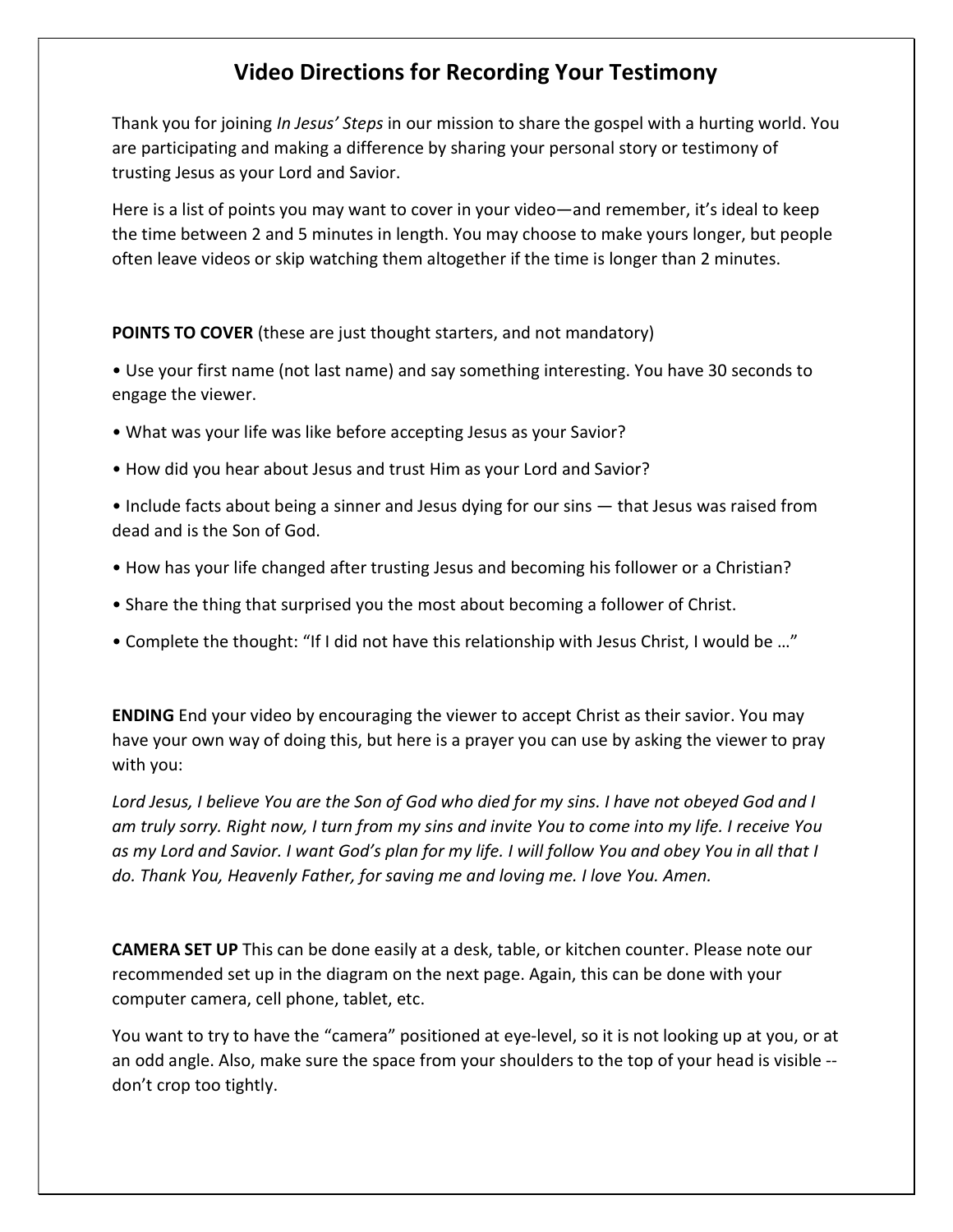## Video Directions for Recording Your Testimony

You should be seated about 2–3 feet (arm's length) away from your computer/camera, with an overhead light on, and a desk lamp to ONE SIDE of your computer/camera.

Make sure there is NOT any bright light source such as a lamp or an open window directly behind you. This will ensure that we can see you clearly (and you won't look like a silhouette).

Make sure the background is not too busy or cluttered (like a messy bookshelf). The simpler the background is, the better. However, it's nice to have something more interesting than a blank wall. We recommend you not include personal photos in the background (as a privacy issue).

WARDROBE You should be comfortable, but nicely/fully dressed. Solid colors such as blue or grey or yellow work best. If you don't want a color, choose something other than solid white or black — maybe charcoal or light gray. Stay away from small stripes or busy patterns because they can be distracting.

EXAMPLE LAYOUT This is just an example of how to set up for your video.